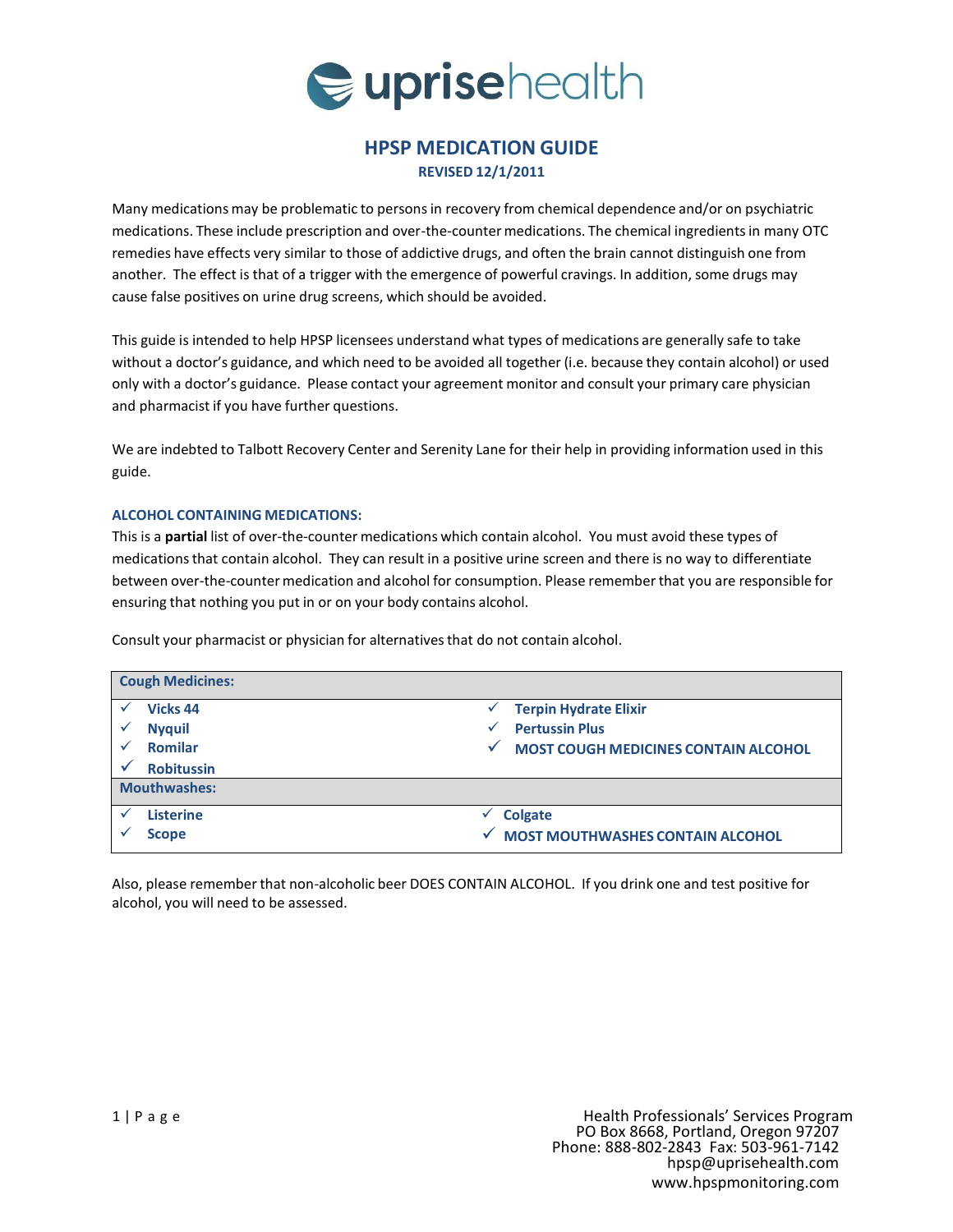

## **OVER-THE-COUNTERMEDICATIONS REQUIRING PHYSICIAN GUIDANCE:**

This is a **partial** list of over-the-counter medications which should be used only under physician guidance.

| <b>Decongestants (Many are Combination Products):</b>                                                                                                                                                                                                                                                                                                                                                                                                                                                                |                                                                                                                                                                                                                                                                                                                                                                                                                                                                                                                                             |  |  |  |
|----------------------------------------------------------------------------------------------------------------------------------------------------------------------------------------------------------------------------------------------------------------------------------------------------------------------------------------------------------------------------------------------------------------------------------------------------------------------------------------------------------------------|---------------------------------------------------------------------------------------------------------------------------------------------------------------------------------------------------------------------------------------------------------------------------------------------------------------------------------------------------------------------------------------------------------------------------------------------------------------------------------------------------------------------------------------------|--|--|--|
| ✓<br>Actifed (pseudoephedrine/triprolidine) OTC<br>✓<br>Mucinex D (pseudoephedrine/guaifenesin) OTC<br>✓<br>Alavert D (loratadine/pseudoephedrine) OTC<br>✓<br><b>Novafed (pseudoephedrine) OTC</b><br>✓<br>Allegra D (fexofenadine/pseudoephedrine)<br>Profen (pseudoephedrine) OTC<br>✓<br><b>Bromfed DM (pseudoephedrine/</b><br>✓<br>chlorpheniramine/pyrilamine)<br><b>Clarinex D (desloratadine/pseudoephedrine)</b><br>✓<br>$\checkmark$<br><b>Claritin D (loratadine/pseudoephedrine) OTC</b><br>pyrilamine) | $\checkmark$<br><b>Deconamine SR (pseudoephedrine/ Semprex-D</b><br>(pseudoephedrine/acrivastine)<br>chlorpheniramine) OTC<br><b>Dimetapp</b><br>$\checkmark$<br>(pseudoephedrine/brompheniramine)OTC<br><b>Sudafed (pseudoephedrine) OTC</b><br>$\checkmark$<br>$\checkmark$<br>Duratuss (pseudoephedrine/guaifenesin)<br>Zyrtec D (cetirizine/pseudoephedrine)<br>$\checkmark$<br><b>Entex PSE (pseudoephedrine/guaifenesin)</b><br>$\checkmark$<br>Humibid DM (pseudoephedrine/<br>✓<br>dextromethorphan/potassium<br>guaiacolsulfonate) |  |  |  |
| Decongestants should be used with caution because they are stimulating and can trigger relapse.                                                                                                                                                                                                                                                                                                                                                                                                                      |                                                                                                                                                                                                                                                                                                                                                                                                                                                                                                                                             |  |  |  |
| <b>Sleep Aids:</b>                                                                                                                                                                                                                                                                                                                                                                                                                                                                                                   |                                                                                                                                                                                                                                                                                                                                                                                                                                                                                                                                             |  |  |  |
| ✓<br><b>Excedrin PM (diphenhydramine) OTC</b>                                                                                                                                                                                                                                                                                                                                                                                                                                                                        | Sleep-eze (diphenhydramine) OTC<br>✓                                                                                                                                                                                                                                                                                                                                                                                                                                                                                                        |  |  |  |
| ✓<br><b>Sominex (diphenhydramine) OTC</b>                                                                                                                                                                                                                                                                                                                                                                                                                                                                            | <b>Unisom (diphenhydramine) OTC</b><br>✓                                                                                                                                                                                                                                                                                                                                                                                                                                                                                                    |  |  |  |
| Nytol (diphenhydramine) OTC<br>✓                                                                                                                                                                                                                                                                                                                                                                                                                                                                                     |                                                                                                                                                                                                                                                                                                                                                                                                                                                                                                                                             |  |  |  |
| Tylenol PM (diphenhydramine/acetaminophen)<br>✓                                                                                                                                                                                                                                                                                                                                                                                                                                                                      |                                                                                                                                                                                                                                                                                                                                                                                                                                                                                                                                             |  |  |  |
| <b>OTC</b>                                                                                                                                                                                                                                                                                                                                                                                                                                                                                                           |                                                                                                                                                                                                                                                                                                                                                                                                                                                                                                                                             |  |  |  |
|                                                                                                                                                                                                                                                                                                                                                                                                                                                                                                                      |                                                                                                                                                                                                                                                                                                                                                                                                                                                                                                                                             |  |  |  |
| Sleep aids act in the central nervous system and can alter judgment and cause sedation.                                                                                                                                                                                                                                                                                                                                                                                                                              |                                                                                                                                                                                                                                                                                                                                                                                                                                                                                                                                             |  |  |  |
| <b>Vertigo/Motion Sickness:</b>                                                                                                                                                                                                                                                                                                                                                                                                                                                                                      |                                                                                                                                                                                                                                                                                                                                                                                                                                                                                                                                             |  |  |  |
| <b>Dramamine (dimenhydrinate) OTC</b><br>✓                                                                                                                                                                                                                                                                                                                                                                                                                                                                           |                                                                                                                                                                                                                                                                                                                                                                                                                                                                                                                                             |  |  |  |
| These medications affect the central nervous system and can cause dizziness, drowsiness or blurred vision.                                                                                                                                                                                                                                                                                                                                                                                                           |                                                                                                                                                                                                                                                                                                                                                                                                                                                                                                                                             |  |  |  |
| <b>Antihistamines (Sedating):</b>                                                                                                                                                                                                                                                                                                                                                                                                                                                                                    |                                                                                                                                                                                                                                                                                                                                                                                                                                                                                                                                             |  |  |  |
| ✓<br>$\checkmark$<br><b>Periactin (cyproheptadine)</b>                                                                                                                                                                                                                                                                                                                                                                                                                                                               | <b>Chlor-Trimeton (chlorpheniramine) OTC</b>                                                                                                                                                                                                                                                                                                                                                                                                                                                                                                |  |  |  |
| Atarax (hydroxyzine hydrochloride)<br>✓<br>$\checkmark$                                                                                                                                                                                                                                                                                                                                                                                                                                                              | <b>Teldrin (chlorpheniramine) OTC</b>                                                                                                                                                                                                                                                                                                                                                                                                                                                                                                       |  |  |  |
| <b>Polarmine (dexchlorpheniramine)</b><br>✓<br>$\checkmark$                                                                                                                                                                                                                                                                                                                                                                                                                                                          | <b>Dimetane (brompheniramine) OTC</b>                                                                                                                                                                                                                                                                                                                                                                                                                                                                                                       |  |  |  |
| <b>Benadryl (diphenhydramine) OTC</b><br>$\checkmark$<br>✓                                                                                                                                                                                                                                                                                                                                                                                                                                                           | Vistaril (hydroxyzine pamoate)                                                                                                                                                                                                                                                                                                                                                                                                                                                                                                              |  |  |  |
| <b>Tavist (clemastine) OTC</b><br>✓<br>$\checkmark$                                                                                                                                                                                                                                                                                                                                                                                                                                                                  | <b>Efidac (chlorpheniramine) OTC</b>                                                                                                                                                                                                                                                                                                                                                                                                                                                                                                        |  |  |  |
| Sedating antihistamines should be used with caution because they have the potential to alter judgment<br>and cause fatigue or sedation.                                                                                                                                                                                                                                                                                                                                                                              |                                                                                                                                                                                                                                                                                                                                                                                                                                                                                                                                             |  |  |  |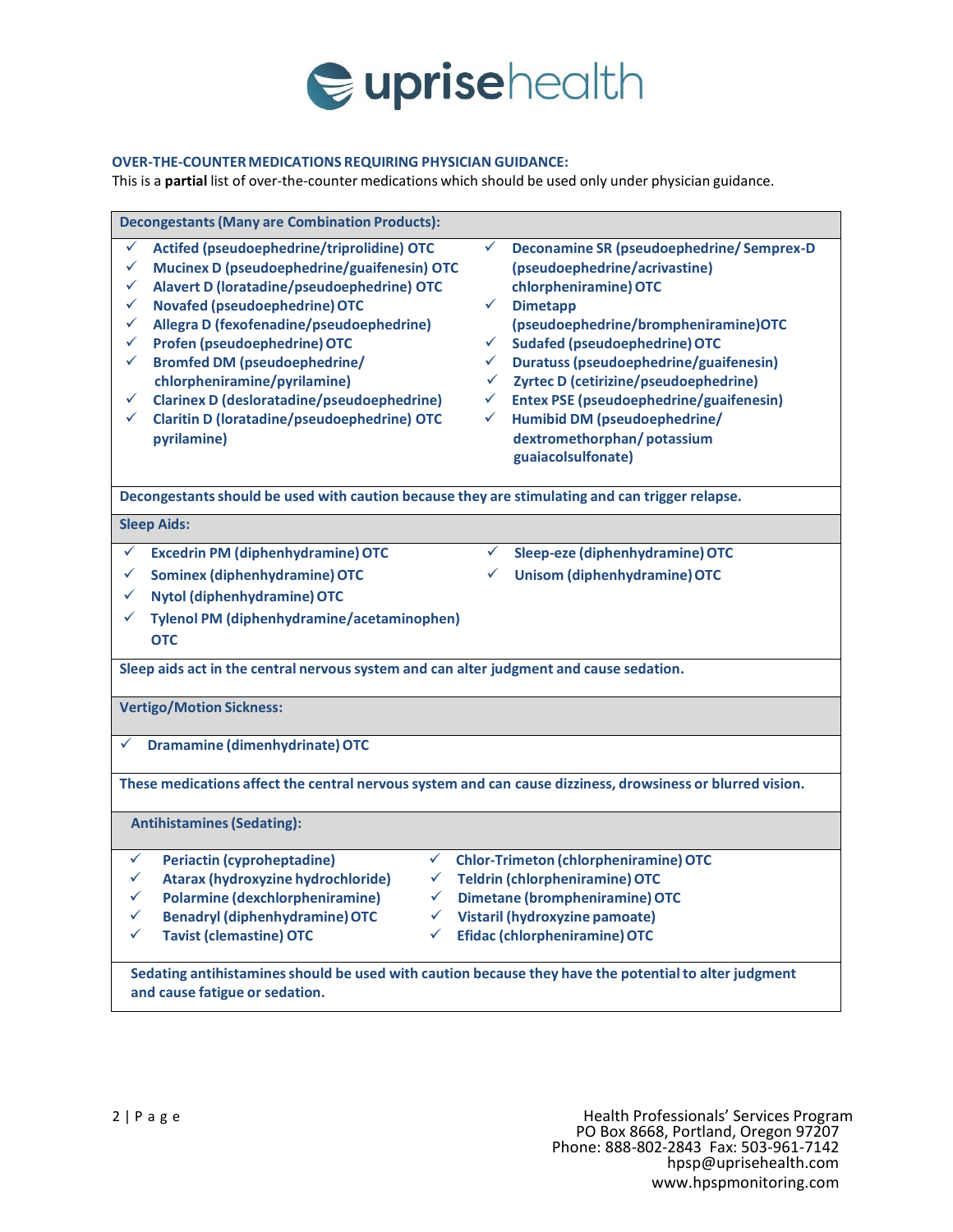

## **MEDICATION INFORMATION FOR THOSE IN RECOVERY:**

The following is a list of OTC medicationsjudged to be **safe** for people in recovery. Please note that this list is not inclusive of all safe medications and its listing here does not represent an endorsement of its effectiveness.

| <b>Cough Medications:</b>                     | <b>Nasal Sprays:</b>                  | <b>Sinus/Cold/Flu Medications:</b>      |
|-----------------------------------------------|---------------------------------------|-----------------------------------------|
| $\checkmark$ Halls Mentholyptus               | $\checkmark$ Saline Nasal Spray       | $\checkmark$<br><b>Airborne</b>         |
| √ Ricola Cough Drops                          | <b>Avoid:</b> Medicated nasal sprays  | $\sqrt{\phantom{a}}$ Alavert            |
| $\checkmark$ Robitussin-Guiafensin Syrup      | No: NeoSynephrine, Sudafed, or        | $\checkmark$ Claritin                   |
| $\checkmark$ Tessalon Pearles                 | products containing                   | $\checkmark$ Zycam Cold Remedy          |
| <b>Avoid:</b> Any medication containing       | Pseudoephedrine                       | No: Benadryl, products containing       |
| Pseudoephedrine or                            |                                       | Dextromethorphan ("DM"),                |
| Dextromethorphan ("DM")                       |                                       | antihistamine or Pseudoephedrine        |
| No: Codeine, hydrocodone, Benadryl            |                                       |                                         |
|                                               |                                       |                                         |
| <b>Diarrhea/Gas Medications:</b>              | <b>Nicotine Preparations:</b>         | <b>Skin Preparations:</b>               |
| <b>Beano</b>                                  | $\checkmark$ Comit                    | Caladryl<br>$\checkmark$                |
| <b>Citrucel</b>                               | <b>NicoDerm</b>                       | <b>Calamine Lotion</b>                  |
| <b>Dulcolax</b>                               | <b>Nicorette</b>                      | $\checkmark$ Clotrimazole               |
| <b>Gas-X Strips, Chewable Tabs or</b>         | $\checkmark$ Nicotine Transdermal     | $\checkmark$ Cortain                    |
| <b>Gel Caps</b>                               | <b>Systems</b>                        | Cortizone-10                            |
| Imodium                                       | <b>Never:</b> Smoke while using these | $\sqrt{\phantom{a}}$ Cruex              |
| <b>Kaopectate</b>                             | products                              | <b>Desenex</b>                          |
| <b>Simethecone</b>                            |                                       | HydrocortisoneOintment/Cream            |
| <b>Suggestion:</b> Dietary control, exercise, |                                       | $\checkmark$ Lamisil                    |
| increased water consumption                   |                                       | $\checkmark$ Lotrimin                   |
|                                               |                                       | $\checkmark$ Neosporin                  |
|                                               |                                       | $\checkmark$ Tinactin (Tolnaftate)      |
|                                               |                                       | $\checkmark$ Triple Antibiotic Ointment |
|                                               |                                       |                                         |
|                                               |                                       |                                         |